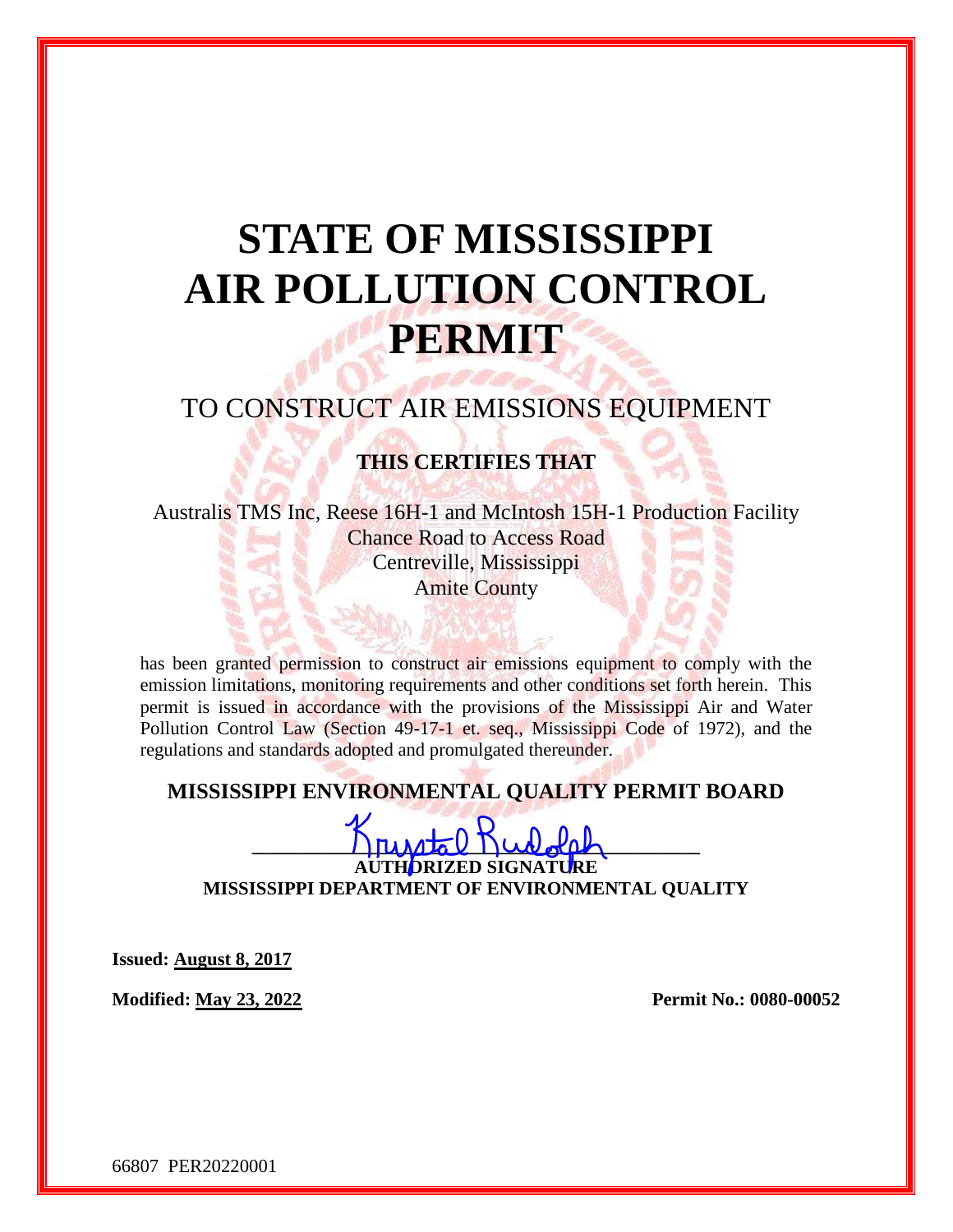#### **SECTION 1. GENERAL CONDITIONS**

- 1.1 This permit is for air pollution control purposes only. (Ref.: 11 Miss. Admin. Code Pt. 2, R. 2.1.D.)
- 1.1 Any activities not identified in the application are not authorized by this permit. (Ref.: Miss. Code Ann. 49-17-29(1)(b))
- 1.2 The knowing submittal of a permit application with false information may serve as the basis for the Permit Board to void the permit issued pursuant thereto or subject the applicant to penalties for operating without a valid permit pursuant to State Law.

(Ref.: 11 Miss. Admin. Code Pt. 2, R. 2.2.B(5).)

1.3 It is the responsibility of the applicant/permittee to obtain all other approvals, permits, clearances, easements, agreements, etc., which may be required including, but not limited to, all required local government zoning approvals or permits.

(Ref.: 11 Miss. Admin. Code Pt. 2, R. 2.1.D(6).)

1.4 The issuance of a permit does not release the permittee from liability for constructing or operating air emissions equipment in violation of any applicable statute, rule, or regulation of state or federal environmental authorities.

(Ref.: 11 Miss. Admin. Code Pt. 2, R. 2.2.B(7).)

1.5 It shall not be a defense for a permittee in an enforcement action that it would have been necessary to halt or reduce the permitted activity in order to maintain compliance with the conditions of the permit, unless halting or reducing activity would create an imminent and substantial endangerment threatening the public health and safety of the lives and property of the people of this state.

(Ref.: 11 Miss. Admin. Code Pt. 2, R. 2.2.B(15)(a).)

1.6 The permit and/or any part thereof may be modified, revoked, reopened, and reissued, or terminated for cause. Sufficient cause for a permit to be reopened shall exist when an air emissions stationary source becomes subject to Title V. The filing of a request by the permittee for a permit modification, revocation and reissuance, or termination, or of a notification of planned changes or anticipated noncompliance does not stay any permit condition.

(Ref.: 11 Miss. Admin. Code Pt. 2, R. 2.2.B(15)(b).)

- 1.7 The permit does not convey any property rights of any sort, or any exclusive privilege. (Ref.: 11 Miss. Admin. Code Pt. 2, R. 2.2.B(15)(c).)
- 1.8 The permittee shall furnish to the Department of Environmental Quality (DEQ) within a reasonable time any information the DEQ may request in writing to determine whether cause exists for modifying, revoking and reissuing, or terminating the permit or to

66807 PER20220001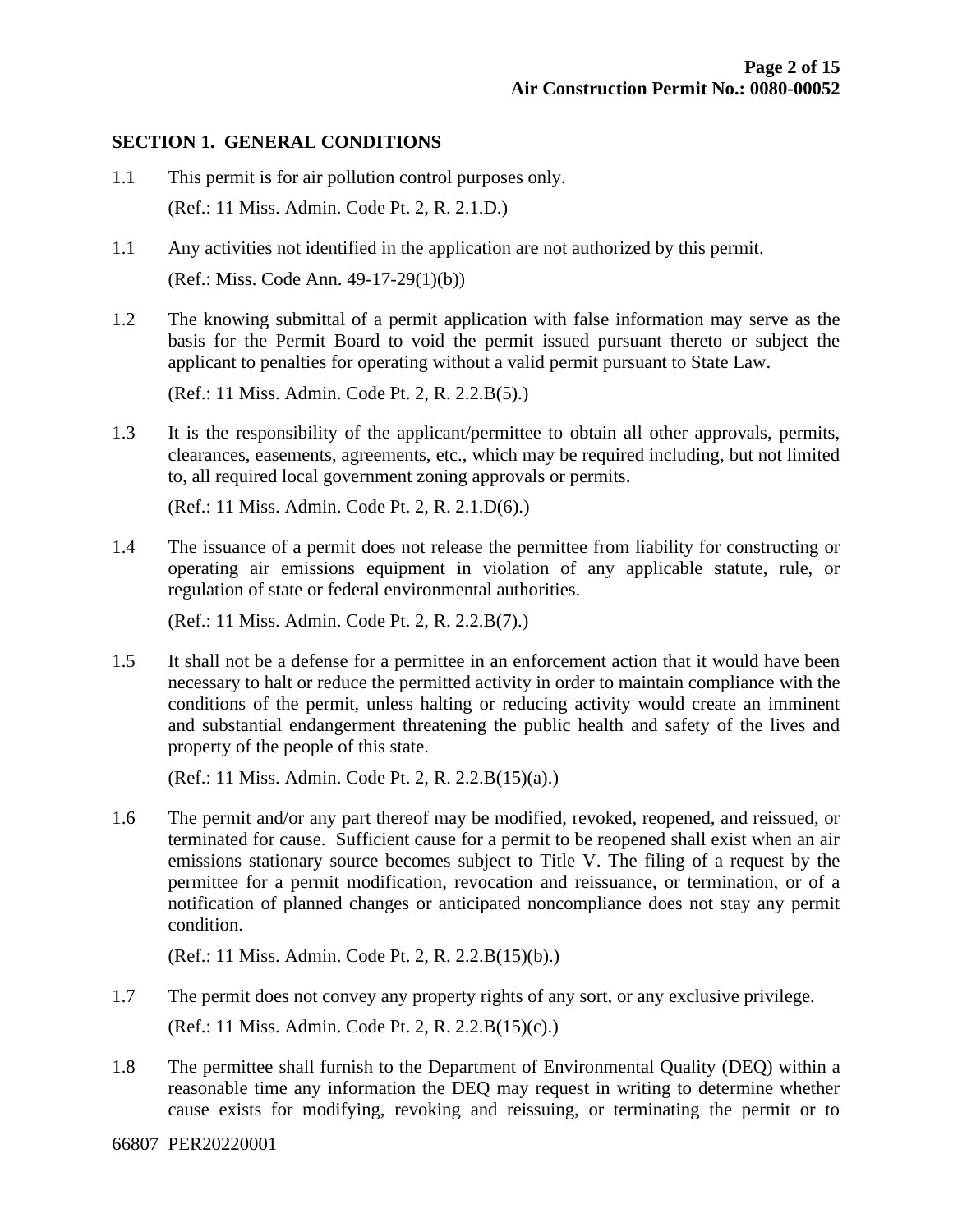determine compliance with the permit. Upon request, the permittee shall also furnish to the DEQ copies of records required to be kept by the permit or, for information claimed to be confidential, the permittee shall furnish such records to the DEQ along with a claim of confidentiality. The permittee may furnish such records directly to the Administrator along with a claim of confidentiality.

(Ref.: 11 Miss. Admin. Code Pt. 2, R. 2.2.B(15)(d).)

1.9 *Design and Construction Requirements:* The stationary source shall be designed and constructed so as to operate without causing a violation of an Applicable Rules and Regulations, without interfering with the attainment and maintenance of State and National Ambient Air Quality Standards, and such that the emission of air toxics does not result in an ambient concentration sufficient to adversely affect human health and wellbeing or unreasonably and adversely affect plant or animal life beyond the stationary source boundaries.

(Ref.: 11 Miss. Admin. Code Pt. 2, R. 2.5.A(1)-(3).)

1.10 The necessary facilities shall be constructed to prevent any wastes or other products or substances to be placed in a location where they are likely to cause pollution of the air or waters of the State without the proper environmental permits.

(Ref.: Miss. Code Ann. 49-17-29(1) and (2))

1.11 *Fugitive Dust Emissions from Construction Activities:* The construction of the stationary source shall be performed in such a manner so as to reduce fugitive dust emissions from construction activities to a minimum.

(Ref.: 11 Miss. Admin. Code Pt. 2, R. 2.5.A(4).)

- 1.12 *General Nuisances:* The permittee shall not cause, permit, or allow the emission of particles or any contaminants in sufficient amounts or of such duration from any process as to be injurious to humans, animals, plants, or property, or to be a public nuisance, or create a condition of air pollution.
	- (a) The permittee shall not cause or permit the handling, transporting, or storage of any material in a manner which allows or may allow unnecessary amounts of particulate matter to become airborne.
	- (b) When dust, fumes, gases, mist, odorous matter, vapors, or any combination thereof escape from a building or equipment in such a manner and amount as to cause a nuisance to property other than that from which it originated or to violate any other provision of 11 Miss. Admin. Code Pt. 2, Ch. 1, the Commission may order such corrected in a way that all air and gases or air and gasborne material leaving the building or equipment are controlled or removed prior to discharge to the open air.

(Ref.: 11 Miss. Admin. Code Pt. 2, R. 1.3.C.)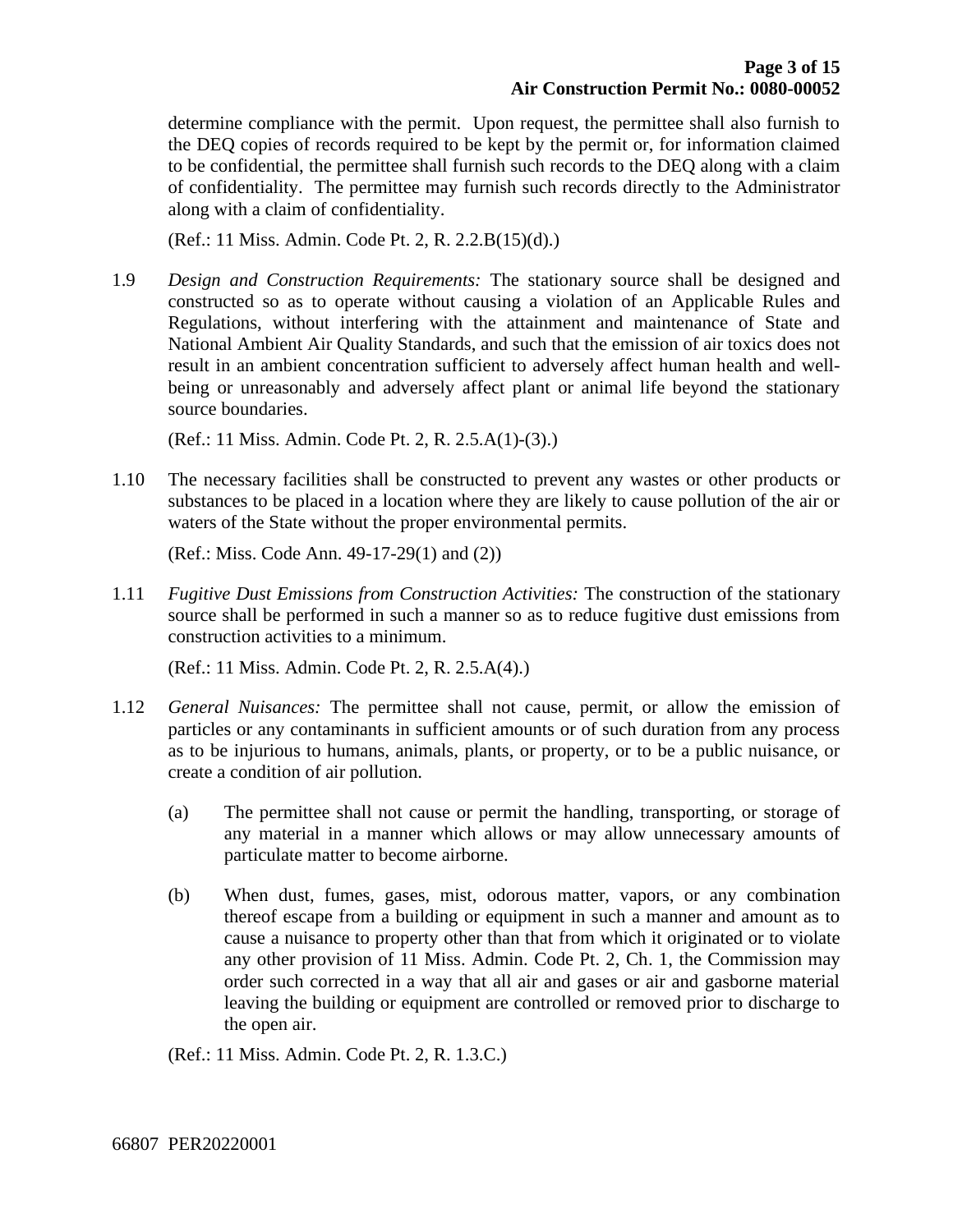- 1.13 *Right of Entry:* The permittee shall allow the Mississippi Department of Environmental Quality Office of Pollution Control and the Mississippi Environmental Quality Permit Board and/or their representatives upon presentation of credentials:
	- (a) To enter at reasonable times upon the permittee's premises where an air emission source is located or in which any records are required to be kept under the terms and conditions of this permit; and
	- (b) To have access to and copy any records required to be kept under the terms and conditions of this permit; to inspect any monitoring equipment or monitoring method required in this permit; and to sample any air contaminants or waste waters, fuel, process material, or other material which affects or may affect emission of air contaminants from any source.

(Ref.: Miss. Code Ann. 49-17-21)

- 1.14 *Permit Modification or Revocation:* After notice and opportunity for a hearing, the Permit Board may modify the permit or revoke it in whole or in part for good cause shown including, but not limited to:
	- (a) Persistent violation of any of the terms or conditions of this permit;
	- (b) Obtaining this permit by misrepresentation or failure to disclose fully all relevant facts; or
	- (c) A change in federal, state, or local laws or regulations that require either a temporary or permanent reduction or elimination of previously authorized air emission.

(Ref.: 11 Miss. Admin. Code Pt. 2, R. 2.2.C.)

1.15 *Public Record and Confidential Information:* Except for data determined to be confidential under the Mississippi Air & Water Pollution Control Law, all reports prepared in accordance with the terms of this permit shall be available for public inspection at the offices of the Mississippi Department of Environmental Quality, Office of Pollution Control.

(Ref.: Miss. Code Ann. 49-17-39)

1.16 *Permit Transfer:* This permit shall not be transferred except upon approval of the Permit Board.

(Ref.: 11 Miss. Admin. Code Pt. 2, R. 2.16.B.)

1.17 *Severability:* The provisions of this permit are severable. If any provision of the permit, or the application of any provision of the permit to any circumstances, is challenged or held invalid, the validity of the remaining permit provisions and/or portions thereof or their application to other persons or sets of circumstances, shall not be affected thereby.

(Ref.: 11 Miss. Admin. Code Pt. 2, R. 2.1.D(7).)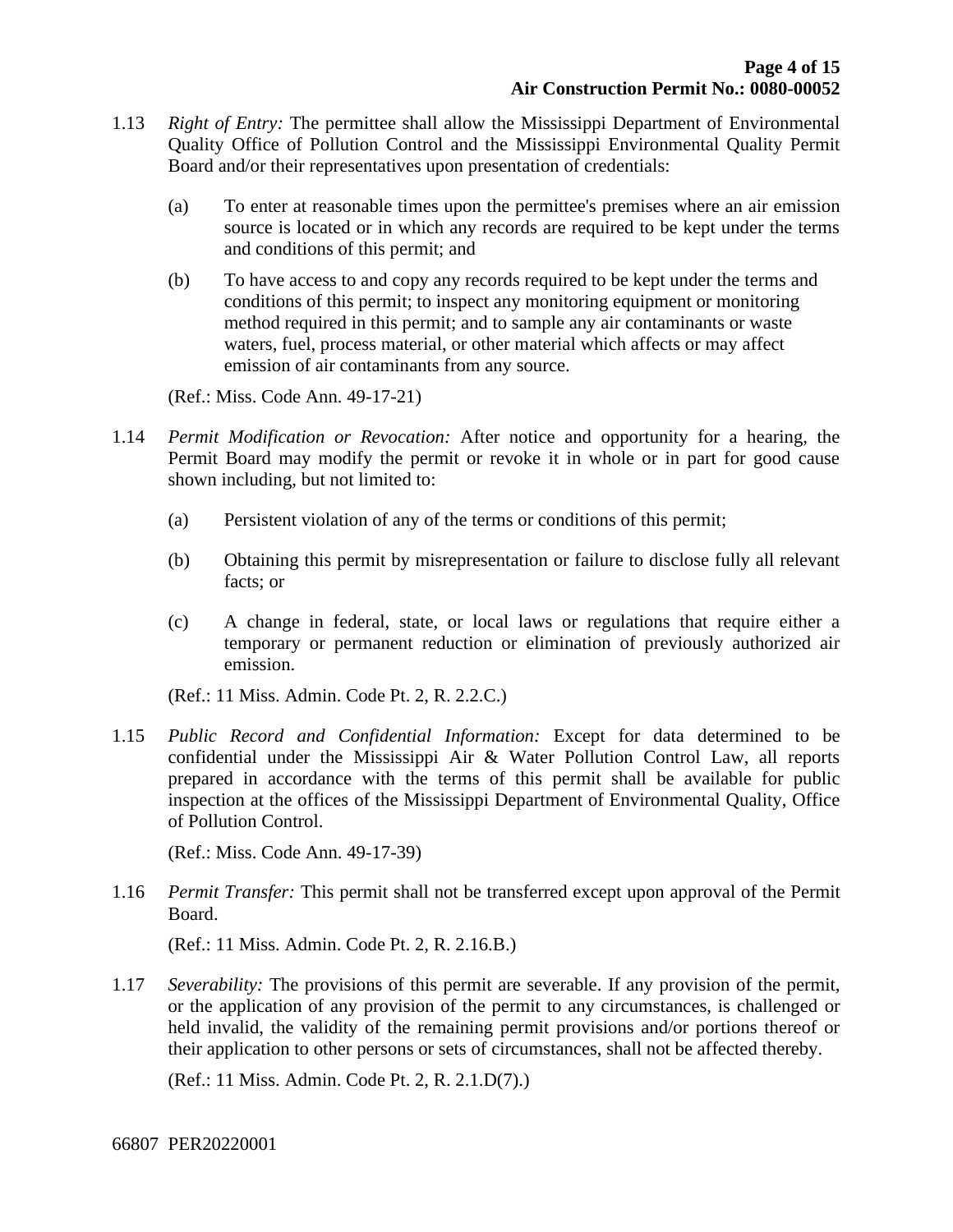1.18 *Permit Expiration:* The permit to construct will expire if construction does not begin within eighteen (18) months from the date of issuance, if construction is suspended for eighteen (18) months or more, or if construction is not completed within a reasonable time. The DEQ may extend the 18-month period upon a satisfactory showing that an extension is justified.

(Ref.: 11 Miss. Admin. Code Pt. 2, R. 2.5.C(1)., R. 2.5.C(4)., and R. 5.2.)

1.19 *Certification of Construction:* A new stationary source issued a Permit to Construct cannot begin operation until certification of construction by the permittee.

(Ref.: 11 Miss. Admin. Code Pt. 2, R. 2.5.D(3).)

1.20 *Beginning Operation:* After certification of construction by the permittee, the Permit to Construct shall be deemed to satisfy the requirement for a permit to operate until the date the application for issuance or modification of the Title V Permit or the application for issuance or modification of the State Permit to Operate, whichever is applicable, is due. This provision is not applicable to a source excluded from the requirement for a permit to operate as provided by 11 Miss. Admin. Code Pt. 2, R. 2.13.G.

(Ref.: 11 Miss. Admin. Code Pt. 2, R. 2.5.D(4).)

1.21 *Application for a Permit to Operate:* The application for issuance or modification of the State Permit to Operate or the Title V Permit, whichever is applicable, is due twelve (12) months after beginning operation or such earlier date or time as specified in the Permit to Construct. The Permit Board may specify an earlier date or time for submittal of the application. Beginning operation will be assumed to occur upon certification of construction, unless the permittee specifies differently in writing.

(Ref.: 11 Miss. Admin. Code Pt. 2, R. 2.5.D(5).)

1.22 *Operating Under a Permit to Construct:* Upon submittal of a timely and complete application for issuance or modification of a State Permit to Operate or a Title V Permit, whichever is applicable, the applicant may continue to operate under the terms and conditions of the Permit to Construct and in compliance with the submitted application until the Permit Board issues, modifies, or denies the Permit to Operate.

(Ref.: 11 Miss. Admin. Code Pt. 2, R. 2.5.D(6).)

- 1.23 Except as otherwise specified herein, the permittee shall be subject to the following provisions with respect to upsets, startups, and shutdowns.
	- (a) Upsets (as defined in 11 Miss. Admin. Code Pt. 2, R. 1.2.)
		- (1) For an upset, the Commission may pursue an enforcement action for noncompliance with an emission standard or other requirement of an applicable rule, regulation, or permit. In determining whether to pursue enforcement action, and/or the appropriate enforcement action to take, the Commission may consider whether the source has demonstrated through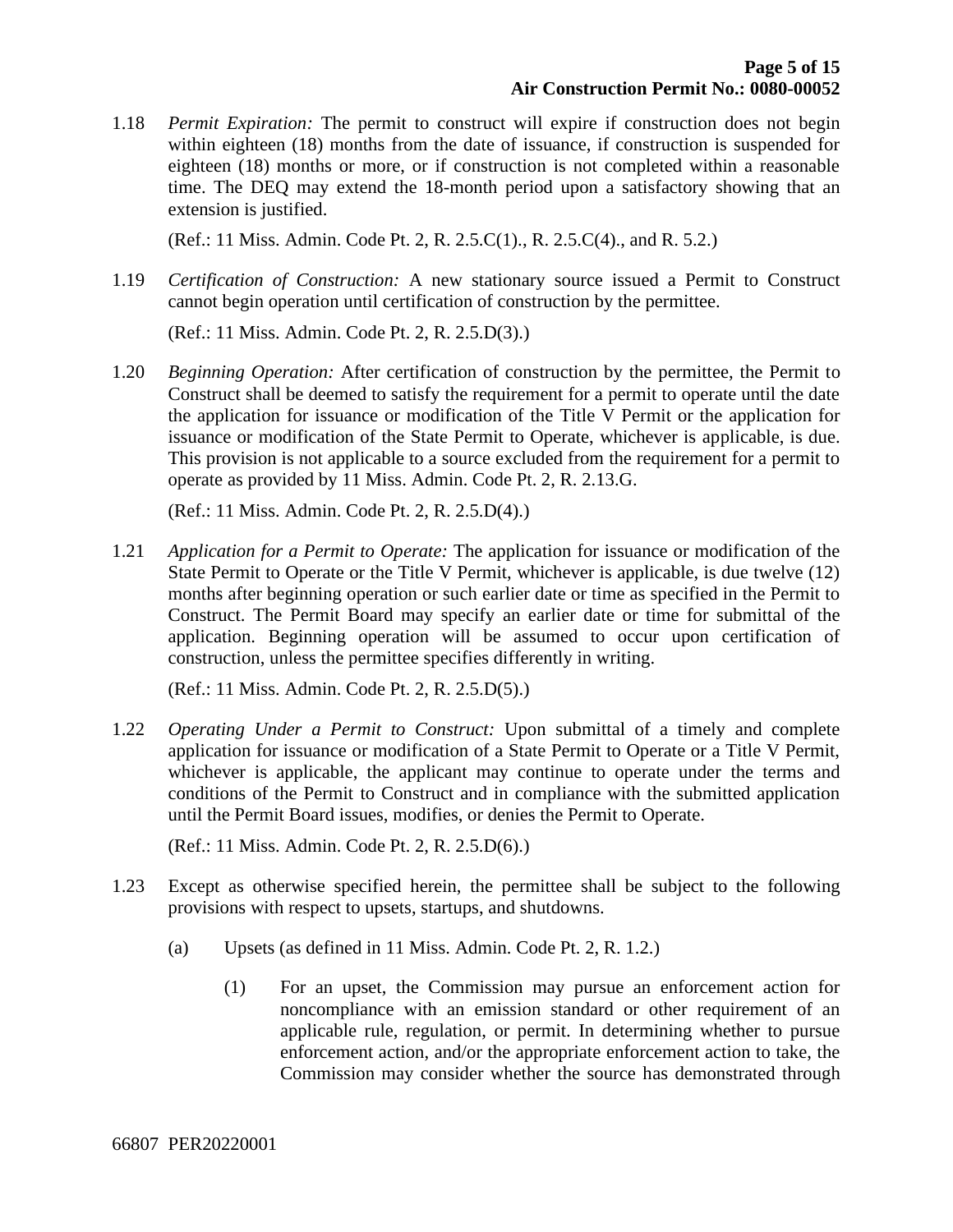properly signed contemporaneous operating logs or other relevant evidence the following:

- (i) An upset occurred and that the source can identify the cause(s) of the upset;
- (ii) The source was at the time being properly operated;
- (iii) During the upset the source took all reasonable steps to minimize levels of emissions that exceeded the emission standard or other requirement of an applicable rule, regulation, or permit;
- (iv) That within five (5) working days of the time the upset began, the source submitted a written report to the Department describing the upset, the steps taken to mitigate excess emissions or any other noncompliance, and the corrective actions taken and;
- (v) That as soon as practicable but no later than 24 hours of becoming aware of an upset that caused an immediate adverse impact to human health or the environment beyond the source boundary or caused a general nuisance to the public, the source provided notification to the Department.
- (2) In any enforcement proceeding by the Commission, the source seeking to establish the occurrence of an upset has the burden of proof.
- (3) This provision is in addition to any upset provision contained in any applicable requirement.
- (4) These upset provisions apply only to enforcement actions by the Commission and are not intended to prohibit EPA or third party enforcement actions.
- (b) Startups and Shutdowns (as defined in 11 Miss. Admin. Code Pt. 2, R. 1.2.)
	- (1) Startups and shutdowns are part of normal source operation. Emission limitations apply during startups and shutdowns unless source specific emission limitations or work practice standards for startups and shutdowns are defined by an applicable rule, regulation, or permit.
	- (2) Where the source is unable to comply with existing emission limitations established under the State Implementation Plan (SIP) and defined in 11 Mississippi Administrative Code, Part 2, Chapter 1, the Department will consider establishing source specific emission limitations or work practice standards for startups and shutdowns. Source specific emission limitations or work practice standards established for startups and shutdowns are subject to the requirements prescribed in 11 Miss. Admin. Code Pt. 2, R.  $1.10.B(2)$ (a) through (e).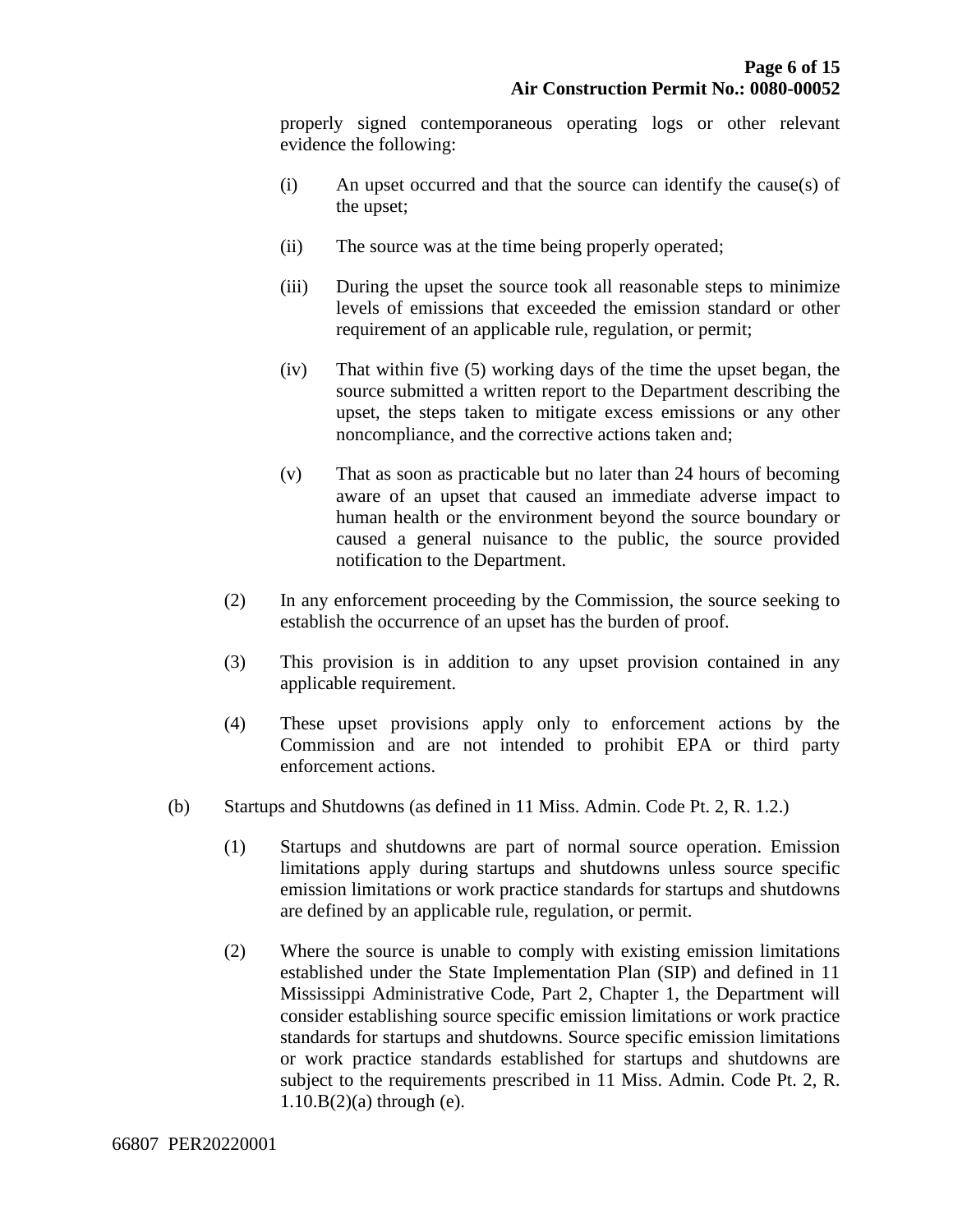(3) Where an upset, as defined in 11 Miss. Admin. Code Pt. 2, R. 1.2.,occurs during startup or shutdown, see the upset requirements above.

(Ref.: 11 Miss. Admin. Code Pt. 2, R. 1.10.)

1.24 *General Duty:* All air emission equipment shall be operated as efficiently as possible to provide the maximum reduction of air contaminants.

(Ref.: 11 Miss. Admin. Code Pt. 2, R. 2.2.B(10).)

- 1.25 *Compliance Testing:* Regarding compliance testing:
	- (a) The results of any emissions sampling and analysis shall be expressed both in units consistent with the standards set forth in any Applicable Rules and Regulations or this permit and in units of mass per time.
	- (b) Compliance testing will be performed at the expense of the permittee.
	- (c) Each emission sampling and analysis report shall include but not be limited to the following:
		- (1) detailed description of testing procedures;
		- (2) sample calculation(s);
		- (3) results; and
		- (4) comparison of results to all Applicable Rules and Regulations and to emission limitations in the permit.

(Ref.: 11 Miss. Admin. Code Pt. 2, R. 2.6.B(3), (4), and (6).)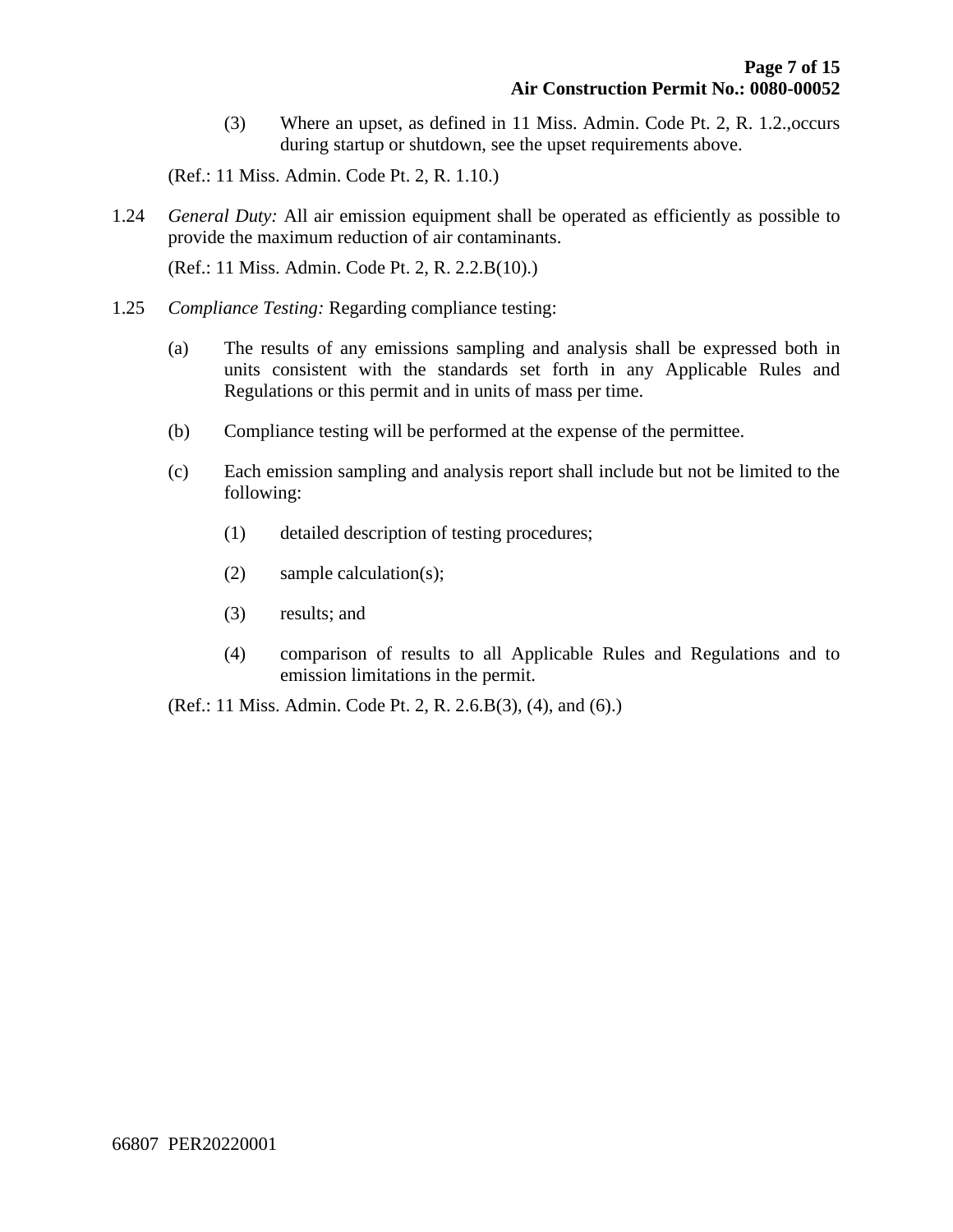#### **SECTION 2. EMISSION POINT DESCRIPTION**

The permittee is authorized to construct and operate, upon certification of construction, air emissions equipment, as described in the following table.

| <b>Emission</b><br>Point | <b>Description</b>                                                                                          |  |  |
|--------------------------|-------------------------------------------------------------------------------------------------------------|--|--|
| <b>AA-000</b>            | <b>Entire Oil and Gas Production Facility</b>                                                               |  |  |
| AA-001                   | Process Flare (FL-701)                                                                                      |  |  |
| AA-002                   | Treater Combo Unit Burner Stack (V-103)                                                                     |  |  |
| AA-003                   | Treater Combo Unit Burner Stack (V-203)                                                                     |  |  |
| $AA-004$                 | Pump Jack Engine (U-101) (Natural Gas Fired Reciprocating internal combustion engines, less than<br>500 HP) |  |  |
| AA-005                   | Pump Jack Engine (U-102) (Natural Gas Fired Reciprocating internal combustion engines, less than<br>500 HP) |  |  |
| $AA-006$                 | Pump Jack Engine (U-103) (Natural Gas Fired Reciprocating internal combustion engines, less than<br>500 HP) |  |  |
| AA-007                   | Pump Jack Engine (U-104) (Natural Gas Fired Reciprocating internal combustion engines, less than<br>500 HP) |  |  |
| AA-008                   | 16,800 Gallon Crude Oil Storage Tank (S-501)                                                                |  |  |
| AA-009                   | 16,800 Gallon Crude Oil Storage Tank (S-502)                                                                |  |  |
| $AA-010$                 | 16,800 Gallon Crude Oil Storage Tank (S-503)                                                                |  |  |
| AA-011                   | 16,800 Gallon Crude Oil Storage Tank (S-504)                                                                |  |  |
| AA-012                   | 16,800 Gallon Crude Oil Storage Tank (S-505)                                                                |  |  |
| $AA-013$                 | 16,800 Gallon Crude Oil Storage Tank (S-506)                                                                |  |  |
| AA-014                   | 16,800 Gallon Crude Oil Storage Tank (S-507)                                                                |  |  |
| AA-015                   | 16,800 Gallon Crude Oil Storage Tank (S-508)                                                                |  |  |
| AA-016                   | 16,800 Gallon Crude Oil Storage Tank (S-509)                                                                |  |  |
| AA-017                   | 16,800 Gallon Crude Oil Storage Tank (S-510)                                                                |  |  |
| AA-018                   | Crude Oil Loading (OiLL)                                                                                    |  |  |
| AA-019                   | Produced Water Loading (PWLL)                                                                               |  |  |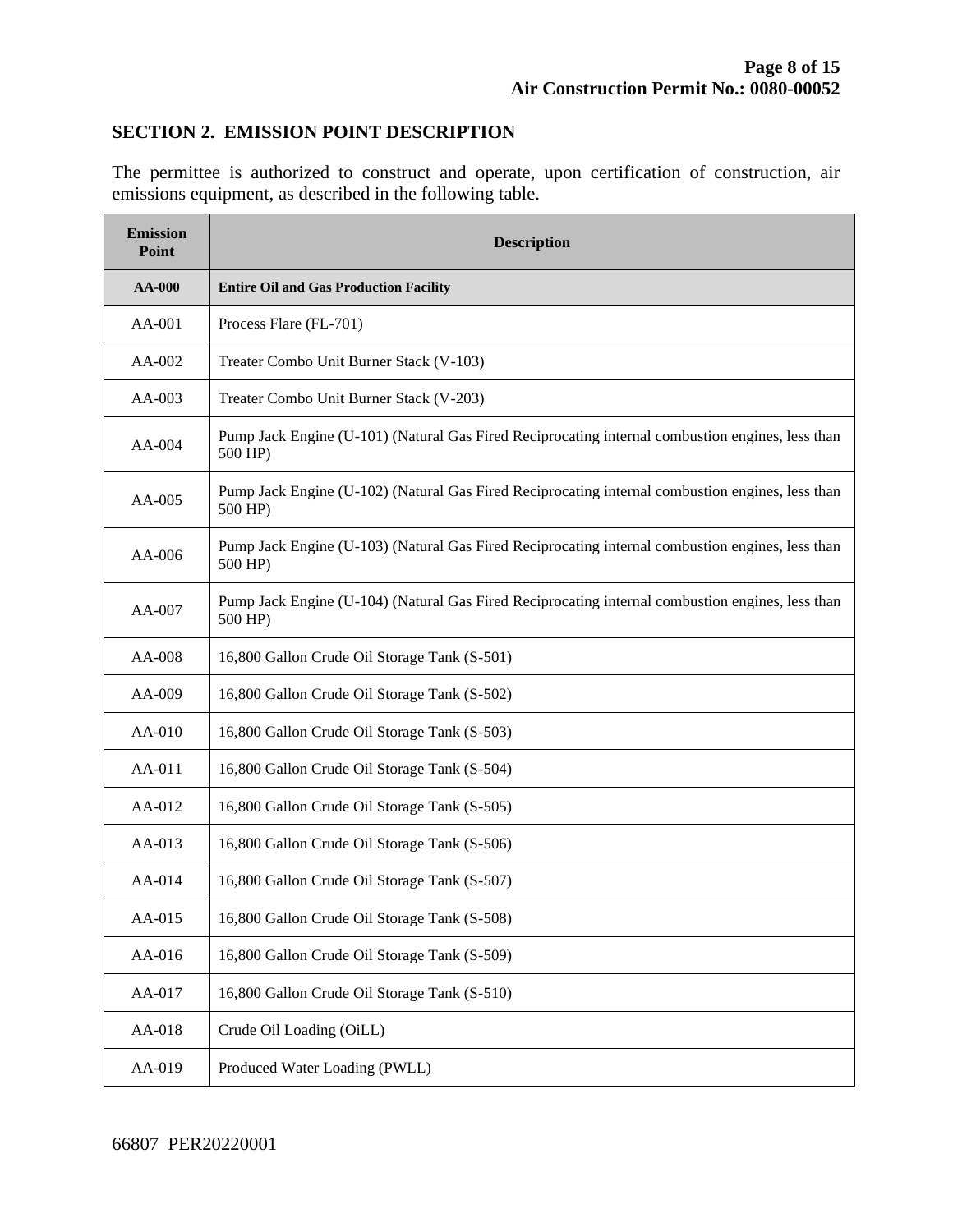| <b>Emission</b><br>Point                                 | <b>Applicable Requirement</b>                                                                                                                                                                                                                                                          | <b>Condition</b><br>Number(s) | Pollutant/<br><b>Parameter</b>               | <b>Limitation/Standard</b>                         |
|----------------------------------------------------------|----------------------------------------------------------------------------------------------------------------------------------------------------------------------------------------------------------------------------------------------------------------------------------------|-------------------------------|----------------------------------------------|----------------------------------------------------|
|                                                          | 11 Miss. Admin. Code Pt. 2, R.<br>1.3.A.                                                                                                                                                                                                                                               | 3.1                           |                                              | Facility-wide opacity limitations                  |
|                                                          | 11 Miss. Admin. Code Pt. 2, R.<br>1.3.B.                                                                                                                                                                                                                                               | 3.2                           | Opacity                                      |                                                    |
|                                                          | 11 Miss. Admin. Code Pt. 2, R.<br>2.2.B(10).                                                                                                                                                                                                                                           | 3.3                           | Fuel<br>Requirements                         | Combust only propane or field gas                  |
|                                                          | 11 Miss. Admin. Code Pt. 2, R.<br>1.4.B(2).                                                                                                                                                                                                                                            | 3.4                           | H <sub>2</sub> S                             | One (1) grain per 100 standard cubic feet          |
| AA-000                                                   | 11 Miss. Admin. Code Pt. 2, R.<br>2.2.B(10).                                                                                                                                                                                                                                           | 3.5                           | VOC/HAP                                      | Route all produced gas to the flare for<br>control |
|                                                          | 40 CFR Part 60, Subpart OOOO<br>Standards of Performance for<br>Crude Oil and Natural Gas<br>Facilities for which Construction,<br>Modification, or Reconstruction<br>Commenced After August 23,<br>2011, and on or before September<br>18, 2015<br>40 CFR 60.6365(a), Subpart<br>0000 | 3.6                           | VOC/HAP                                      | Applicability                                      |
| AA-001                                                   | 11 Miss. Admin. Code Pt. 2, R.<br>1.3.D(1)(b).                                                                                                                                                                                                                                         | 3.7                           | $PM/PM_{10}$<br>(filterable<br><i>only</i> ) | $E = 0.8808 * I^{-0.1667}$                         |
| AA-002<br>AA-003                                         | 11 Miss. Admin. Code Pt. 2, R.<br>$1.4.A(1)$ .                                                                                                                                                                                                                                         | 3.8                           | SO <sub>2</sub>                              | 4.8 lb/MMBTU                                       |
| AA-002<br>AA-003<br>AA-004<br>AA-005<br>AA-006<br>AA-007 | 11 Miss. Admin. Code Pt. 2, R.<br>$1.3.D(1)(a)$ .                                                                                                                                                                                                                                      | 3.9                           | $PM/PM_{10}$<br>(filterable<br>only)         | 0.6 lb/MMBTU per hour heat input                   |
| $AA-004$<br>AA-005<br>AA-006<br>AA-007                   | 40 CFR Part 63, Subpart ZZZZ<br>National Emissions Standards for<br>Hazardous Air Pollutants for<br><b>Stationary Reciprocating Internal</b><br><b>Combustion Engines</b><br>40 CFR 63.6590(c), Subpart ZZZZ                                                                           | 3.10                          | HAP                                          | Applicability                                      |

### **SECTION 3. EMISSION LIMITATIONS AND STANDARDS**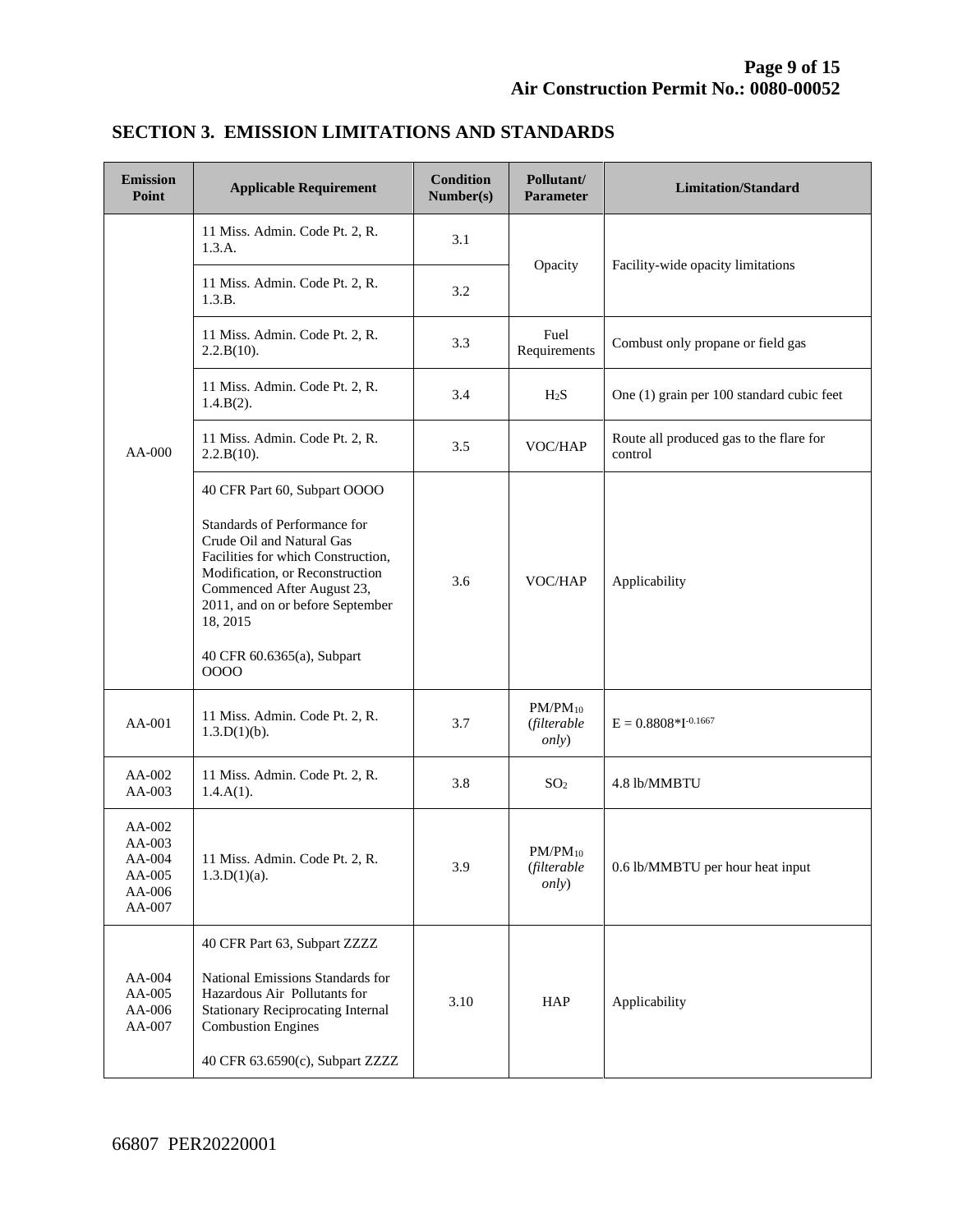| <b>Emission</b><br>Point                     | <b>Applicable Requirement</b>                                                                                                                                         | <b>Condition</b><br>Number(s) | Pollutant/<br><b>Parameter</b> | Limitation/Standard |
|----------------------------------------------|-----------------------------------------------------------------------------------------------------------------------------------------------------------------------|-------------------------------|--------------------------------|---------------------|
| $AA-004$<br>$AA-005$<br>$AA-006$<br>$AA-007$ | 40 CFR Part 60, Subpart JJJJ<br>Standards of Performance for<br><b>Stationary Spark Ignition Internal</b><br><b>Combustion Engines</b><br>40 CFR $60.4230(a)(4)(iii)$ | 3.11                          | <b>HAP</b>                     | Applicability       |

3.1 For the entire facility (Emission Point AA-000), except as otherwise specified or limited herein, the permittee shall not cause, permit, or allow the emission of smoke from a point source into the open air from any manufacturing, industrial, commercial or waste disposal process which exceeds forty (40) percent opacity. Startup operations may produce emissions which exceed 40% opacity for up to fifteen (15) minutes per startup in any one hour and not to exceed three (3) startups per stack in any twenty-four (24) hour period.

(Ref.: 11 Miss. Admin. Code Pt. 2, R. 1.3.A(1) and (2).)

3.2 For the entire facility (Emission Point AA-000), except as otherwise specified or limited herein, the permittee shall not cause, allow, or permit the discharge into the ambient air from any point source or emissions, any air contaminant of such opacity as to obscure an observer's view to a degree in excess of 40% opacity, equivalent to that provided in Condition 3.1. This shall not apply to vision obscuration caused by uncombined water droplets.

(Ref.: 11 Miss. Admin. Code Pt. 2, R. 1.3.B.)

3.3 For the entire facility (Emission Point AA-000), the permittee shall only combust commercial grade propane or produced field gas.

(Ref.: 11 Miss. Admin. Code Pt. 2, R. 2.2.B(10).)

3.4 For the entire facility (Emission Point AA-000), the permittee shall not permit the emission of any gas stream which contains hydrogen sulfide  $(H_2S)$  in excess of one grain per 100 standard cubic feet. Gas streams containing hydrogen sulfide in excess of one grain per 100 standard cubic feet shall be incinerated at temperatures of no less than 1600 ℉ for a period of no less than 0.5 seconds or processed in such a manner which is equivalent to or more effective for the removal of hydrogen sulfide.

(Ref.: 11 Miss. Admin. Code Pt. 2, R. 1.4.B(2).)

3.5 For the entire facility (Emission Point AA-000), the permittee shall route all produced gas emissions to the process flare (Emission Point AA-001). Emission Point AA-001 is required to be operational as long as it is safe and practical for the flare to be in operation without the use of supplemental fuels. If the amount of produced gas reaches a level

66807 PER20220001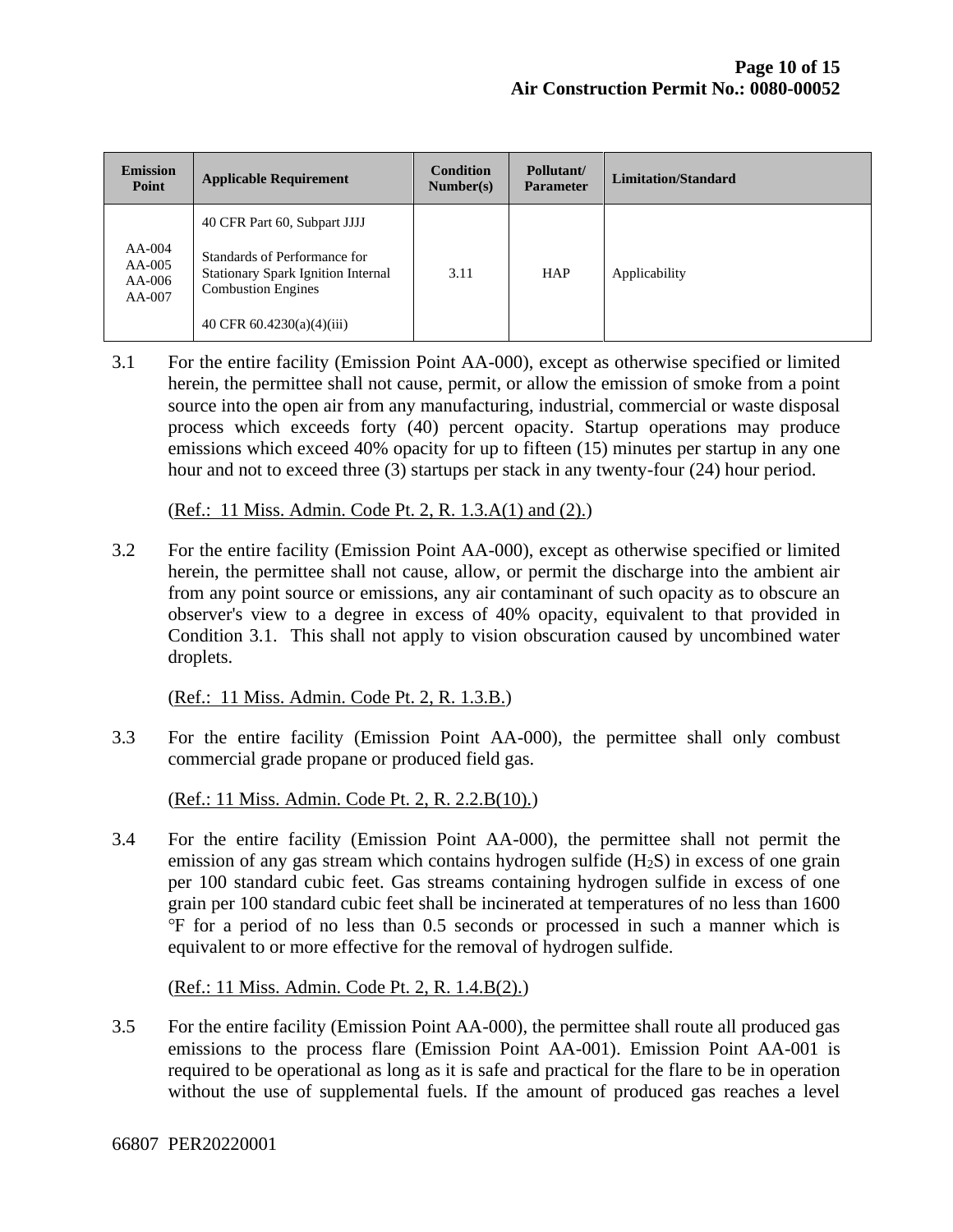where operation of Emission Point AA-001 is no longer safe or practical, then those emissions may be vented to the atmosphere.

(Ref.: 11 Miss. Admin. Code Pt. 2, R. 2.2.B(10).)

3.6 For the entire facility (Emission Point AA-000), the permittee is subject to and shall comply with all applicable requirements of 40 CFR Part 60, Subpart OOOO - Standards of Performance for Crude Oil and Natural Gas Facilities for which Construction, Modification, or Reconstruction Commenced After August 23, 2011, and on or before September 18, 2015.

(Ref.: 40 CFR 60.5365(a), Subpart OOOO)

3.7 For Emission Point AA-001, the maximum permissible emission of ash and/or particulate matter from fossil fuel burning installations of equal to or greater than 10 MMBTU per hour per heat input shall not exceed an emission rate as determined by the relationship

 $E = 0.8808 * I^{-0.1667}$ 

where "E" is the emission rate in pounds per MMBTU per hour heat input and "I" is the heat input in MMBTU per hour.

(Ref.: 11 Miss. Admin. Code Pt. 2, R. 1.3.D(1)(b).)

3.8 For Emission Points AA-002 and AA-003, the permittee shall not discharge sulfur oxides from any fuel burning installation in which fuel is burned primarily to produce heat or power by indirect heat transfer in excess of 4.8 pounds per MMBTU heat input (measured as sulfur dioxide).

(Ref.: 11 Miss. Admin. Code Pt. 2, R. 1.4.A(1).)

3.9 For Emission Points AA-002, AA-003, AA-004, AA-005, AA-006, and AA-007, the permittee shall limit the particulate emissions from fossil fuel burning installations of less than 10 MMBTU/hr heat input to no more than 0.6 pounds per MMBTU per hour heat input.

(Ref.: 11 Miss. Admin. Code Pt. 2, R. 1.3.D(1)(a).)

3.10 For Emission Points AA-004, AA-005, AA-006, and AA-007, the permittee is subject to 40 CFR Part 63, Subpart ZZZZ, National Emission Standards for Hazardous Air Pollutants (NESHAP) for Stationary Reciprocating Internal Combustion Engines (RICE). Emission Points AA-004 and AA-005 are new RICE located at an area source of HAPs. Therefore, compliance with 40 CFR Part 63, Subpart ZZZZ shall be achieved by meeting all applicable requirements of 40 CFR Part 60, Subpart JJJJ. No further requirements apply for such engines under NESHAP Subpart ZZZZ.

(Ref.: 40 CFR 63.6585, 40 CFR 63.6590(a)(2)(iii) and (c)(1), Subpart ZZZZ)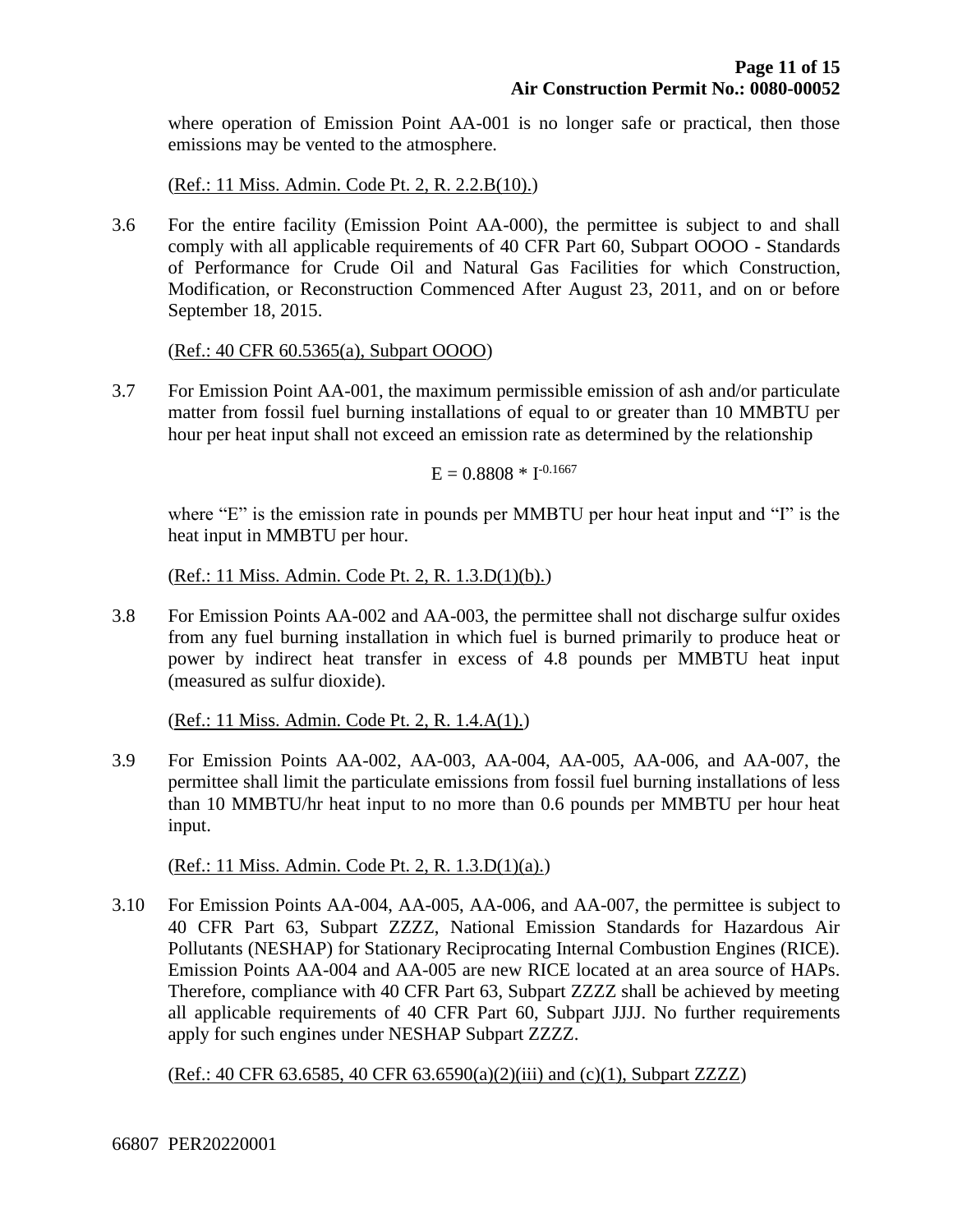3.11 For Emission Points AA-004, AA-005, AA-006, and AA-007, the permittee is subject to and shall comply with all applicable conditions of Standards of Performance for Stationary Spark Ignition Internal Combustion Engines, 40 CFR Part 60, Subpart JJJJ.

(Ref.: 40 CFR 60.4230(a)(4)(iv), Subpart JJJJ)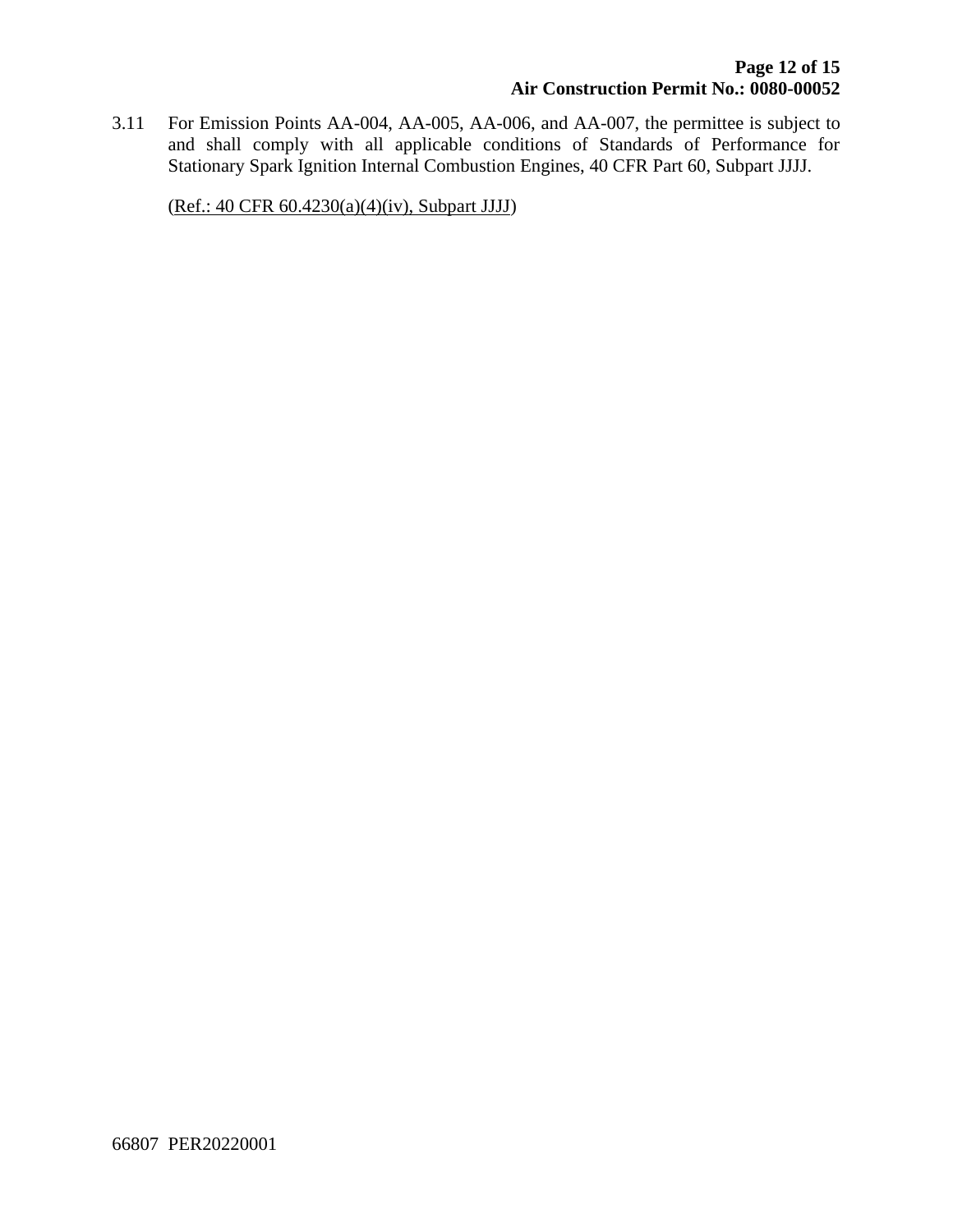#### **SECTION 4. WORK PRACTICES**

| <b>Emission</b><br>Point | <b>Applicable Requirement</b>                   | <b>Condition</b><br>Number(s) | <b>Work Practice</b>                                                                |
|--------------------------|-------------------------------------------------|-------------------------------|-------------------------------------------------------------------------------------|
| $AA-000$                 | 11 Miss. Admin. Code Pt. 2, R.<br>$2.2.B(10)$ . | 4.1                           | Operate all equipment as efficiently as possible<br>and perform routine maintenance |

4.1 For the entire facility (Emission Point AA-000), in order to minimize the emissions of air pollutants, the permittee shall operate all air emissions equipment as efficiently as possible. Furthermore, the permittee shall perform routine maintenance on all air emissions equipment such that the equipment may be operated in an efficient manner.

(Ref.: 11 Miss. Admin. Code Pt. 2, R. 2.2.B(10).)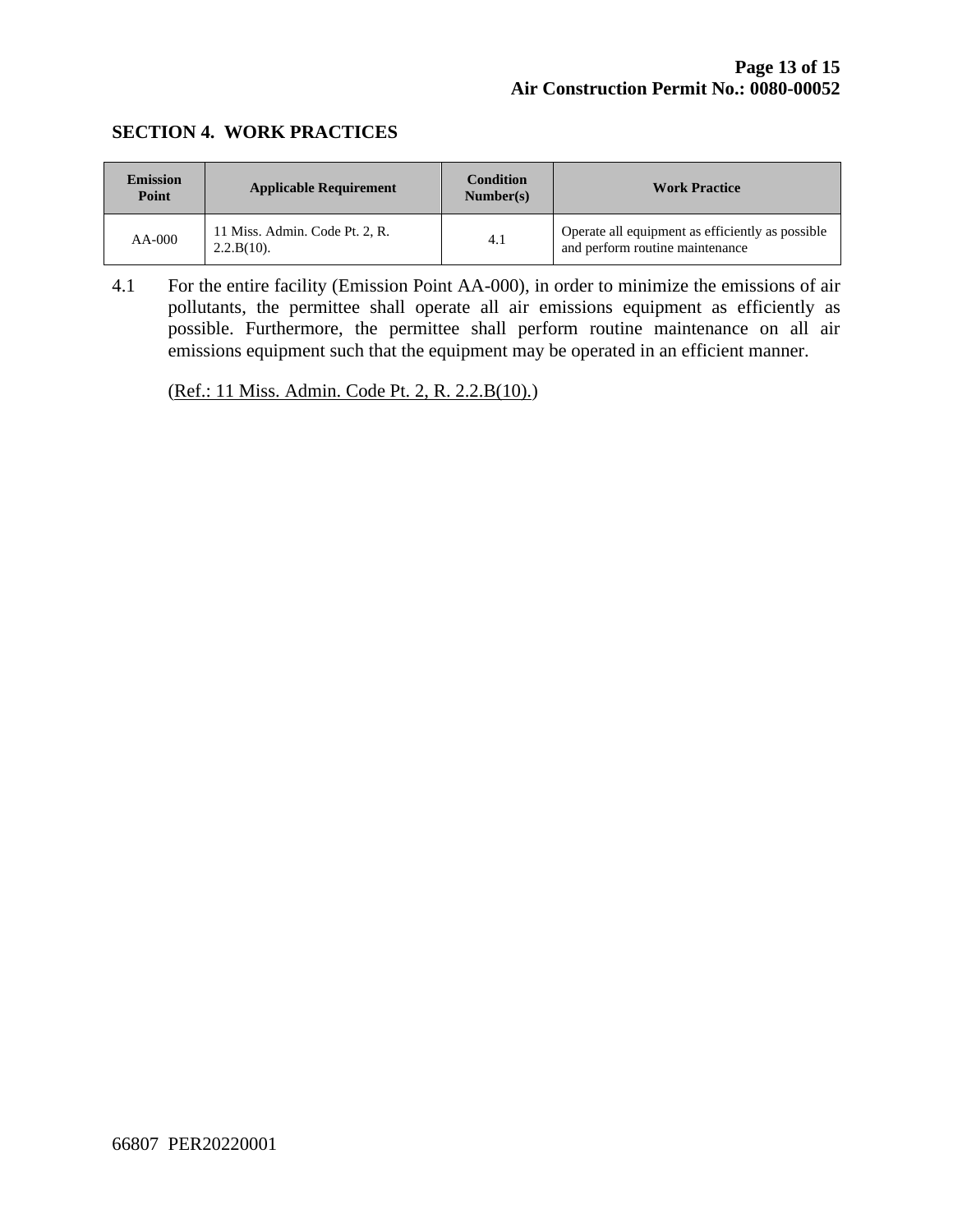# **SECTION 5. MONITORING AND RECORDKEEPING REQUIREMENTS**

| <b>Emission</b>                                       | <b>Applicable Requirement</b> | <b>Condition</b> | Pollutant/       | <b>Monitoring/Recordkeeping</b> |  |
|-------------------------------------------------------|-------------------------------|------------------|------------------|---------------------------------|--|
| Point                                                 |                               | Number(s)        | <b>Parameter</b> | Requirement                     |  |
| <b>This Section Has Been Intentionally Left Blank</b> |                               |                  |                  |                                 |  |